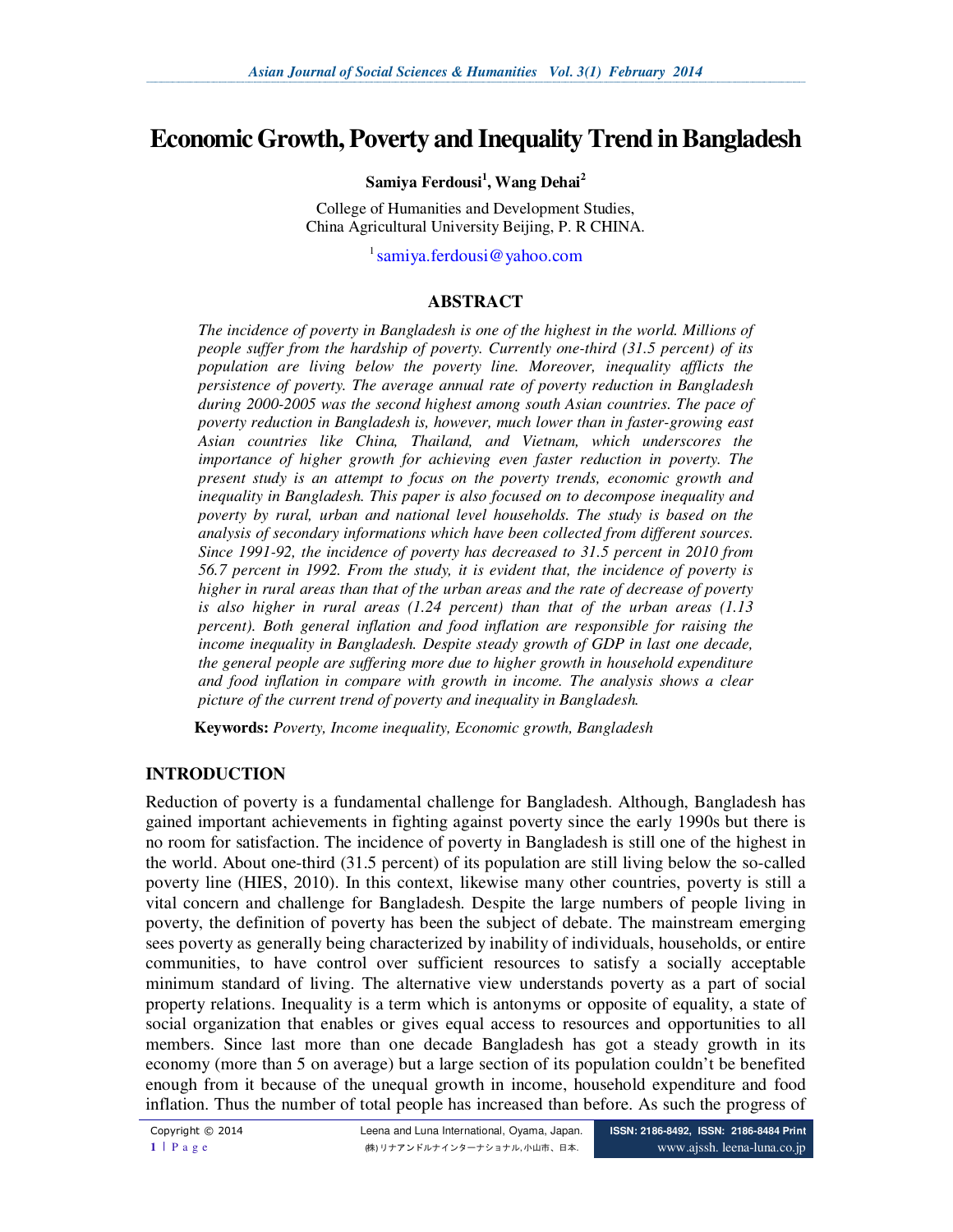poverty reduction in Bangladesh requires an in-depth assessment. This paper is an attempt to sketch the current scenario of present poverty and inequality trends in Bangladesh so that we can have a clear image of poverty, growth and inequality situation of Bangladesh.

## **MATERIALS AND METHOD**

This paper involved analysis of secondary information collected from different sources and analysis of published results and reports on poverty in Bangladesh. The study is prepared mainly based on the data of household income and expenditure survey (HIES) of 2000, 2005 and 2010 conducted by the Bangladesh bureau of statistics (BBS), World Bank data, world development reports, reports of WFP. Some tables are made to understand poverty scenarios using these data. A good number of pertinent journals, different statistical reports, periodicals, bulletins, books of abstracts, etc. were searched and reviewed for collecting relevant information. Analysis of the collected information has been done to assess the poverty situation (trends and inequality) of Bangladesh including the potential issues responsible for poverty reduction in Bangladesh.

## **RESULTS AND DISCUSSION**

Bangladesh has a very small economy in terms of per capita gross domestic product (GDP) and gross national income (GNI). Since 1991-92, the incidence of poverty has decreased to 31.5 percent in 2010 at the national level with an annual average reduction rate of 1.32 percent. It is evident that, the incidence of poverty is higher in rural areas than that of the urban areas and the rate of decrease of poverty is also higher in rural areas (1.24 percent) than that of the urban areas (1.13 percent) (HIES, 2010). Gini co-efficient of income has increased from 0.451 to 0.458 at national level with a growth rate of 0.16 percent during the same period. Furthermore, general inflation and food inflation are positively associated with income inequality of population. This indicates an increase in both general inflation and food inflation which has been contributing to rising income inequality in Bangladesh. There is a strong argument that persistent and fair economic growth helps in poverty reduction. The poverty situation in Bangladesh has seen a little different scenario, as the country had a steady growth since 2000, but the poverty situation has not improved as it should be. In Bangladesh, the number of people living in poverty has increased due to rising disparities in the distribution of resources within the country. Unequal growth pattern has a weaker poverty alleviating effect and has been shown to be harmful to growth. Therefore, reduction of poverty is hard to pin down without addressing inequality.

## **Trends of Poverty Incidence - National, Rural, and Urban**

Since 2000 to 2010, the proportion of poor in the population declined considerably, but the incidence of poverty witnessed a slower pace during 2005-2010 than 2000-2005. According to the latest available national statistics on poverty, based on head count rate (cost of basic needs method, CBM) and using upper poverty line, the incidence of poverty decreased to 31.5 percent in 2010 at the national level with an annual decrease rate of 2.46 percent from 1991-92 (HIES, 2010). If this trend of decrease continues, the incidence of poverty might fall to 22.9 percent by 2021(Rahman, 2012). The estimates of poverty based on head count rate since 1991-92 to 2010 for upper and lower poverty lines are given in table1.

Using the upper poverty line, in HIES 2010, head count rate (HCR) of incidence of poverty estimated at 31.5 percent at the national level, 35.2 percent in rural area and 21.3 percent in urban area. In HIES 2005, these rates were 40.0 percent at national level, 43.8 percent in rural area and 28.4 percent in urban area. The HCR recorded a reduction by 8.5 percent (1.7 percent per annum) at national level, 8.6 percent (1.72 percent per annum) in rural area and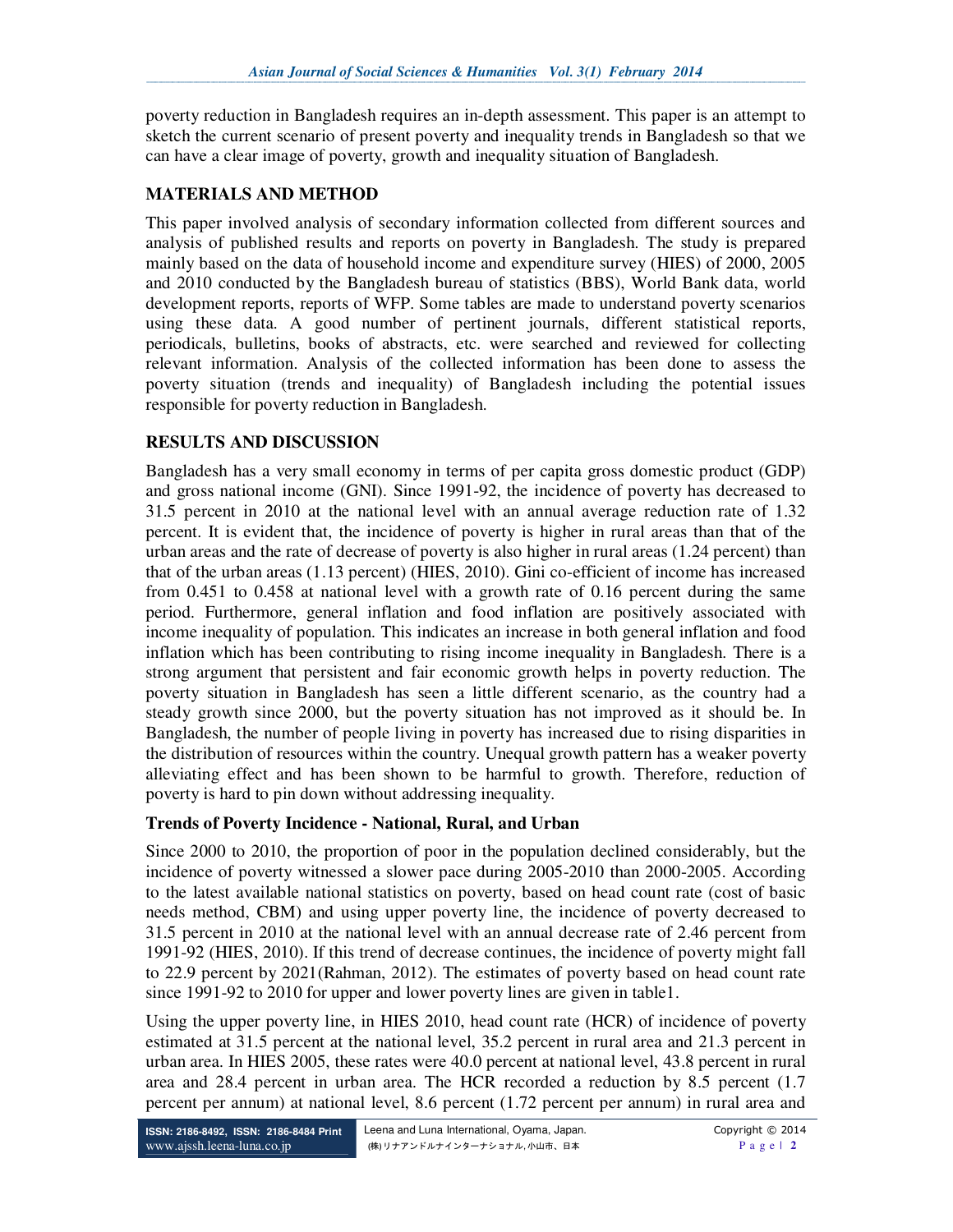7.1 percent (1.42 percent per annum) in urban area during 2005 to 2010. Using the lower poverty line, in HIES 2010, the HCR of incidence of poverty estimated at 17.6 percent at national level, 21.1 percent in rural area and 7.7 percent in urban area. In HIES 2005, these rates were 25.1 percent, 28.6 percent and 14.6 percent in national, rural and urban area respectively. Thus HCR recorded a reduction by 7.5 percent at national level, 7.5 percent in rural area and 6.9 percent in urban area during the period 2005 to 2010.

| Year    |                 | <b>Upper Poverty Line</b> |       | <b>Lower Poverty Line</b> |       |              |  |
|---------|-----------------|---------------------------|-------|---------------------------|-------|--------------|--|
|         | <i>National</i> | Rural                     | Urban | <i>National</i>           | Rural | <b>Urban</b> |  |
| 2010    | 31.5            | 35.2                      | 21.3  | 17.6                      | 21.1  | 7.7          |  |
| 2005    | 40.0            | 43.8                      | 28.4  | 25.1                      | 28.6  | 14.6         |  |
| 2000    | 48.9            | 52.3                      | 35.2  | 34.3                      | 37.9  | 20.0         |  |
| 1995-96 | 50.1            | 54.5                      | 27.8  | 35.2                      | 39.5  | 13.7         |  |
| 1991-92 | 56.7            | 58.8                      | 42.8  | 41.1                      | 43.8  | 24.0         |  |

**Table 1. Head count rates of incidence of poverty.** 

**Source:** HIES data.

Despite progress in reduction of the overall incidence of poverty during the last two decades, the number of population living under poverty line is still increasing. Soaring food price and food inflation, climate change as well as the lack of balanced development throughout the country are attributed for such increase. The number of population living below the poverty line has increased from 51.6 million in 1991-92 to 56 million in 2005 with an annual average rate of 0.314 percent at national level (Rahman et. al., 2012).

## **Regional Disparities in Poverty**

In Bangladesh about 80 percent of her total population is living in rural areas and the incidence of poverty are mostly seen in rural areas. Although the poverty reduction has occurred for both rural and urban areas, but the reduction has not been even across regions. From the analysis of different reports, it is found that after 1990s, the regional disparities became apparent between the areas, which benefited from the rapid high economic growth. The highest decline in poverty incidence occurred for Dhaka division, followed by Chittagong and Sylhet. In contrast, poverty headcount stagnated in Barisal and increased slightly for Khulna. As a result of this unequal pattern of poverty reduction, regional differences are quite sharp. Figure 1 shows the division wise poverty trend in Bangladesh.



Figure 1. Division wise poverty trend in Bangladesh (Data source: HIES)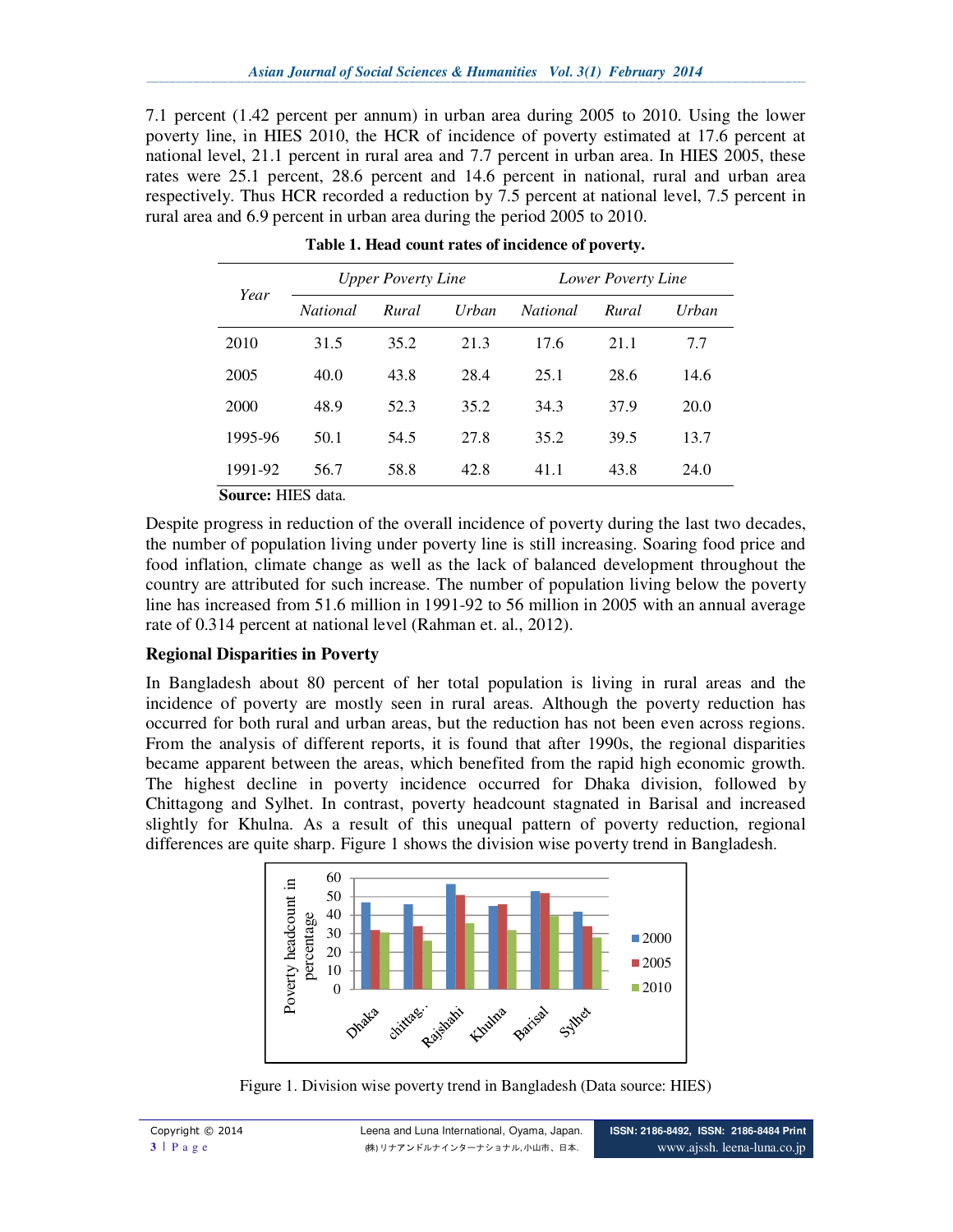The analysis of different reports (World Bank and HIES) shows an estimate of head count rates by divisions using upper poverty line (figure 1) which reveals that the incidence of poverty is higher in Barisal division with 39.4 percent among all other divisions followed by Rajshahi including Rangpur (35.7 percent), Khulna (32.1 percent), Dhaka (30.5 percent) and Sylhet (28.1 percent). However, the incidence of poverty is the lowest in Chittagong division with 26.2 percent. Climate change might be a dominant factor responsible for the higher incidence of poverty in those areas (Barisal, Khulna and Rajshahi). Whereas the incidence of poverty in Chittagong division is lower than other divisions, which might be due to the business activities centring on the seaport and natural resources (Rahman et. al., 2012).

## **Depth and Severity of Poverty**

The poverty gap (PG) estimates the depth of poverty in the population. The head count rates give only the percentage value of poverty incidences, but it does not measure the distance of the poverty prone households from the poverty line whereas the squared poverty gap (SPG) measures the severity of poverty. A substantial fall in poverty gap and squared poverty gap indicates the improvement of consumption of those who are living below the poverty line (upper). A drop in the poverty gap measurement indicates that the average distant of the poor from the poverty line has fallen and a decline in squared poverty gap indicates that the distribution of consumption among the poor has become more equitable.

| Year    | Poverty Gap     | Change | <b>Squared Poverty Gap</b> | Change |  |  |  |  |
|---------|-----------------|--------|----------------------------|--------|--|--|--|--|
|         | <b>National</b> |        |                            |        |  |  |  |  |
| 1995-96 | 8.6             |        | 2.4                        |        |  |  |  |  |
| 2000    | 12.8            | 4.2    | 4.6                        | 2.2    |  |  |  |  |
| 2005    | 9.0             | 3.8    | 2.9                        | 2.3    |  |  |  |  |
| 2010    | 6.5             | 2.5    | 2.0                        | 0.9    |  |  |  |  |
| Rural   |                 |        |                            |        |  |  |  |  |
| 1995-96 | 9.2             |        | 2.2                        |        |  |  |  |  |
| 2000    | 13.7            | 4.5    | 4.90                       | 2.7    |  |  |  |  |
| 2005    | 9.8             | 3.9    | 3.1                        | 0.2    |  |  |  |  |
| 2010    | 7.4             | 2.2    | 2.2                        | 0.9    |  |  |  |  |
| Urban   |                 |        |                            |        |  |  |  |  |
| 1995-96 | 7.7             |        | 2.7                        |        |  |  |  |  |
| 2000    | 9.1             | 1.4    | 3.3                        | 0.6    |  |  |  |  |
| 2005    | 6.5             | 2.6    | 2.1                        | 1.2    |  |  |  |  |
| 2010    | 4.3             | 2.2    | 1.3                        | 0.8    |  |  |  |  |

**Table 2. Over all poverty: poverty gap and squared poverty gap.** 

**Source:** HIES data

In 1995-96 nationally the poverty gap was 8.6 which increased to 12.8 percent in 2000 and decreased to 9.0 percent in 2005, which further decreased to 6.5 percent by 2010 (Table 2). At national level the poverty gap started decreasing since 2000. The rate of decrease of poverty gap during 2005 to 2010 was lower than that of 2000 to 2005. Similar results were also found in case of squared poverty gap, which was 4.6 percent in 2000, decreased to 2.9 percent and 2.0 percent in 2005 and 2010 respectively (Table 2). In rural areas, poverty gap was estimated at 7.4 percent in 2010, which was 9.8 percent, 13.7 and 9.2 percent in 2005, 2000 and 1995-96 respectively. In this case it is also seen that the rate started decreasing from 2000. Here, also the rate of reduction during the last five years (i.e. from 2005 to 2010) is lower than that of the rate between 2000 and 2005. Comparable scenario was also found in case of urban area.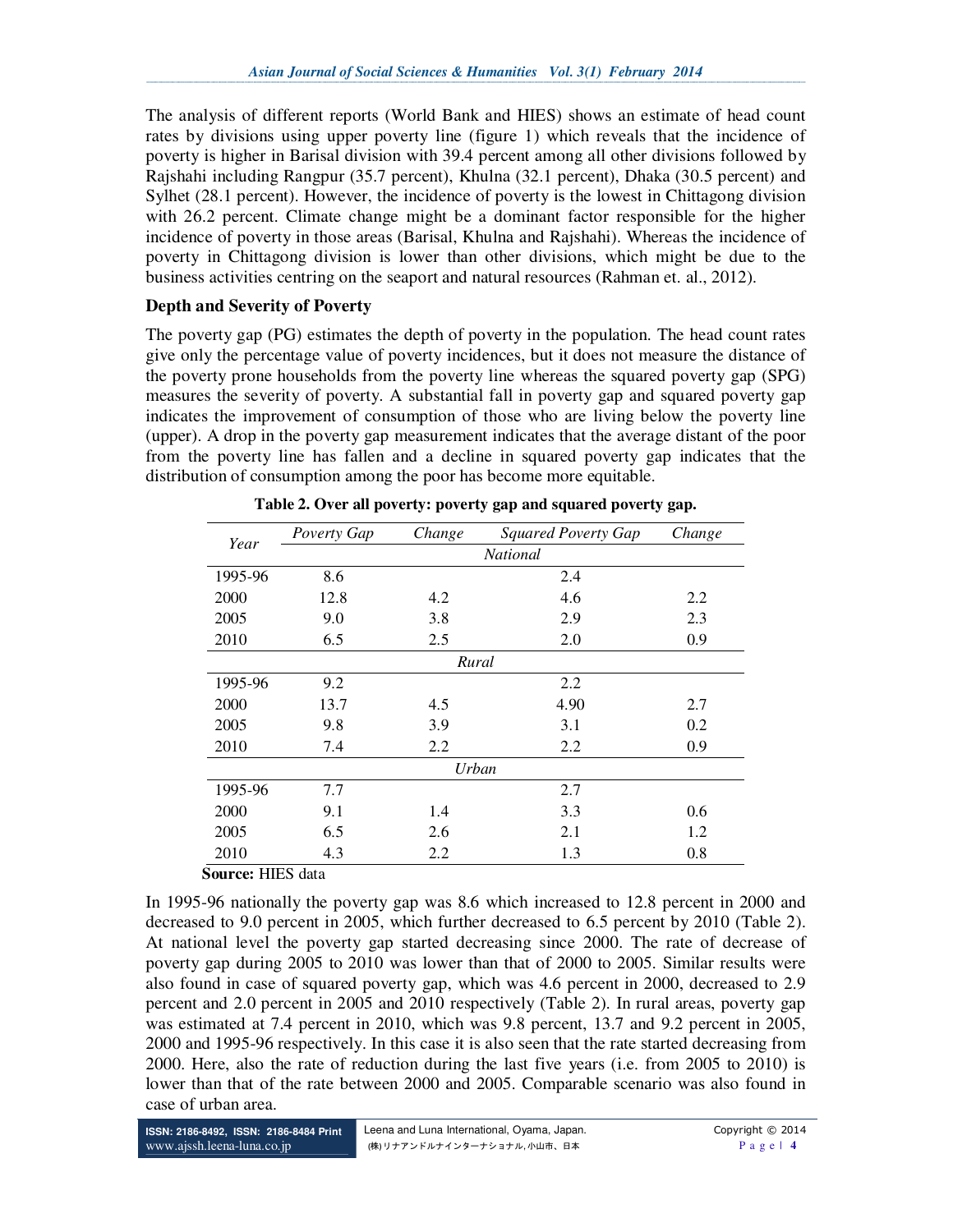#### **Household Income and Expenditure**

It is evident that monthly household income, expenditure and food expenditure have increased between 1995-96 and 2010. However, food expenditure has increased at a faster rate than that of income. During the period of 1995-96 to 2010, the monthly household income has increased with a growth rate of 10.86 percent, 10.92 percent and 7.10 percent at national, rural and urban level. At the same time, the monthly household expenditure has risen with a growth rate of 11.58 percent at national level, 11.78 percent at rural level and 7.57 percent at urban area while food expenditure has increased with a growth rate of 10.64 percent, 10.63 percent and 8.32 percent at national, rural and urban area respectively (HIES, 2000, 2005 and 2010). Furthermore, it is found that during 2005 to 2010 the growth rate of monthly household income was 11.87 percent, 11.67 percent and 11.50 percent whereas, the growth rate of monthly household expenditure was 16.52 percent, 16.14 percent and 16.40 percent, of which the growth rate of food expenditure was 17.59 percent, 16.67 percent and 19.20 percent at national, rural and urban areas respectively. Higher growth rate of household expenditure than the income may indicate that more people are suffering to manage their livelihood in the recent times. An interesting finding is that the monthly household income in rural areas has increased at a higher rate than that of urban areas whereas the growth rate of monthly household expenditure in rural areas is lower than the urban areas. This is reflected in the percentage of population living under poverty line, where the reduction of poverty in rural areas occurred at a relative higher rate than that of the urban areas. Figure 2 shows the area wise different growth rate between 1995-96 and 2010, and figure 3 shows the growth rates between 2005 and 2010.



Figure 2. Area wise growth rate since 1995-96 to 2010 [Data source: HIES]



Figure 3. Area wise different growth rate since 2005 to 2010 [Data source: HIES]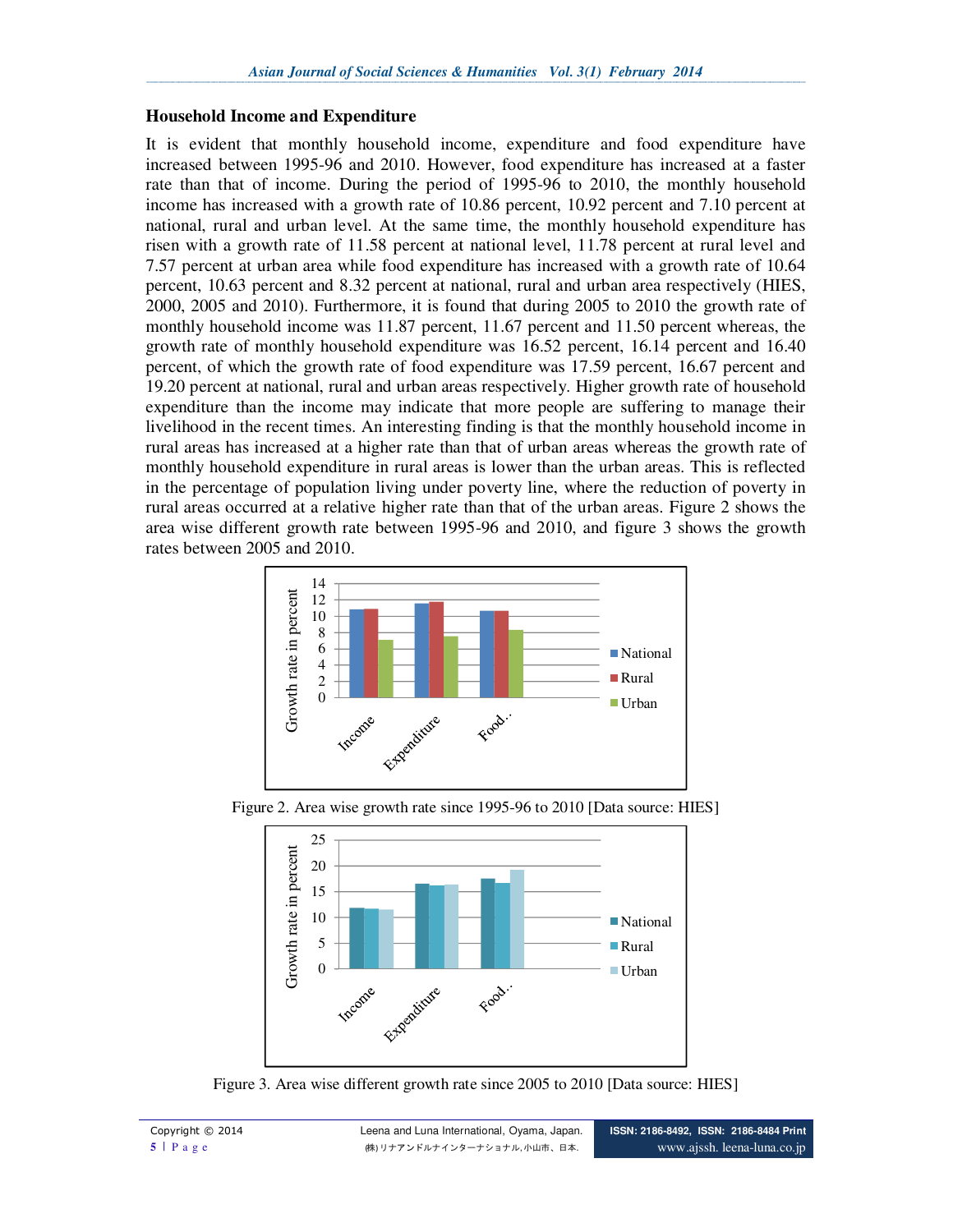#### **Overview on Inequality in Bangladesh**

The mainstream argues that sustained and equitable economic growth inevitably leads to poverty reduction. There is widespread concern that economic growth has not been shared fairly, and that the current economic crisis further widens the gap between the rich and poor. In Bangladesh, the number of people living in poverty has increased due to rising disparities in the distribution of resources within the country. Uneven growth pattern has been proved as an obstacle in reducing poverty at a faster rate and has been shown to be harmful to growth. As such it is important to address the inequality issues for effective and faster reduction of poverty.



Figure 4. Percentage share of household income by decile group (Data source: HIES)

Decile groups from the figure 4 shows the pattern of distribution of income from percentage share of income of households. It is clear from the figure that the gap between the poorest of the poor (bottom 5%) and the richest of the rich (top 5%) is extremely high. In HIES 2010, the income accruing to top 5% of the household was  $24.61\%$ , whereas, the same was 0.78% for the bottom 5% household. In 2005, income accruing to top 5 percent of the households was 26.93%, where the same was 0.77% for the bottom 5%. It slightly increased from 0.77% to 0.78% in 2010. On the contrary, the share of income of the top 5% decreased from 26.93% to 24.61% over the same period indicating redistribution of income in favour of the midlevel. In 2000, income accruing to top 5 percent of the households was 28.34%, where the same was 0.93% for the bottom 5%. In 1995-96, income accruing to top 5 percent of the households was  $23.62\%$ , where the same was  $0.88\%$  for the bottom  $5\%$ . (HIES, 2010). Figure 4 provides a clear image of the overview of inequality situation in Bangladesh.

## **Inequality in Income**

Gini co-efficient is an instrument to measure inequality. This is the most popular composite indicator that summarizes the extent of concentration (inequality) of household income. Gini co-efficient can vary between '0' and '1'. The '1' is the most unequal state and the '0' is the most equal state. At national level, the Gini co-efficient of income has increased from 0.432 in 1995-96 to 0.451 in 2000, which has further increased to 0.467 in 2005 but decreased to 0.458 in 2010 from 0.467 in 2005. Gini co-efficient of income has increased from 0.385 in 1995-96 to 0.393 in 2000, which again increased to 0.428 in 2005 and further increased to 0.430 in 2010 at rural area, whereas for urban area it increases from 0.444 in 1995-96 to 0.497 in 2000 and remain same between 2000 and 2005 and again decreased from 0.497 to 0.452 in 2010 (HIES, 2000, 2005 and 2010). The Gini co-efficient of income has decreased at national and urban level over the last five years (2005 to 2010) while it has slightly increased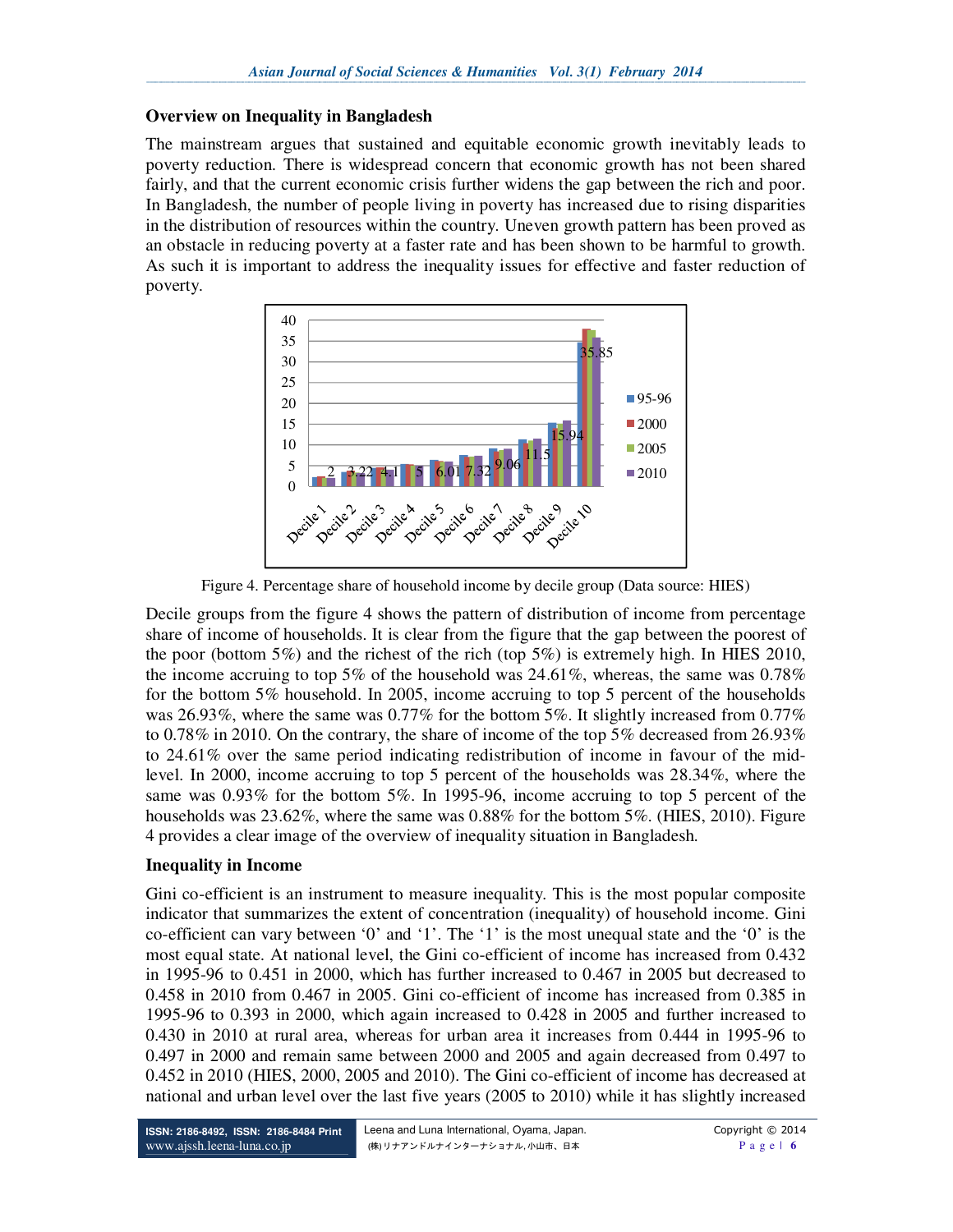in rural areas during the same time. Table 3 provides the Gini co-efficient of income inequality data for Bangladesh since 19995-96 to 2010. The data shows that inequality situation is better in rural area than in urban and at national level.

| Year              | <b>National</b> | Rural | Urban |
|-------------------|-----------------|-------|-------|
| 1995-96           | 0.432           | 0.385 | 0.444 |
| 2000              | 0.451           | 0.393 | 0.497 |
| 2005              | 0.467           | 0.428 | 0.497 |
| 2010              | 0.458           | 0.430 | 0.452 |
| Source: HIES data |                 |       |       |

**Table 3. Gini co-efficient of income inequality in Bangladesh** 

The analysis of the income inequality and its sources can be summarized as rural areas achieved growth based on new income sources such as non-farm self-employment income, salaried wages and remittances from abroad in the 1990s, but the extremely poor could not be benefited from those new income sources. Therefore, inequalities have increased in rural areas throughout these years. In urban areas, the extremely poor are unable to fully access to new income sources such as non-farm self-employment income, salaried wage, and remittances from abroad and rental value of housing. Further, nearly all antipoverty programs including human capital development programs and essential health service packages have been targeting to rural areas only.

## **Economic Growth and Poverty**

Bangladesh experienced low instability of growth over the past 15 years. In spite of the global food and fuel crisis and the global recession, Bangladesh shows a remarkable degree of stability in its growth path. A significant feature of economic growth in Bangladesh has been its broad-based nature, which means that all sectors i.e. agriculture, industry, and services are expanding and contributing to overall growth. However, over the longer term several trends are marked in terms of the relative performance of sectors. The share of the industry has been consistently increasing, while the agricultural sector is gradually shrinking. The contribution of industry increasing due to the growth of the manufacturing sector in particular led by the expansion of exports of the readymade garments (RMG) sector (currently 17 percent of GDP) and construction sector (currently 8 percent of GDP).



Figure 5. Annual per capita GDP growth [Source: WDI, World Bank]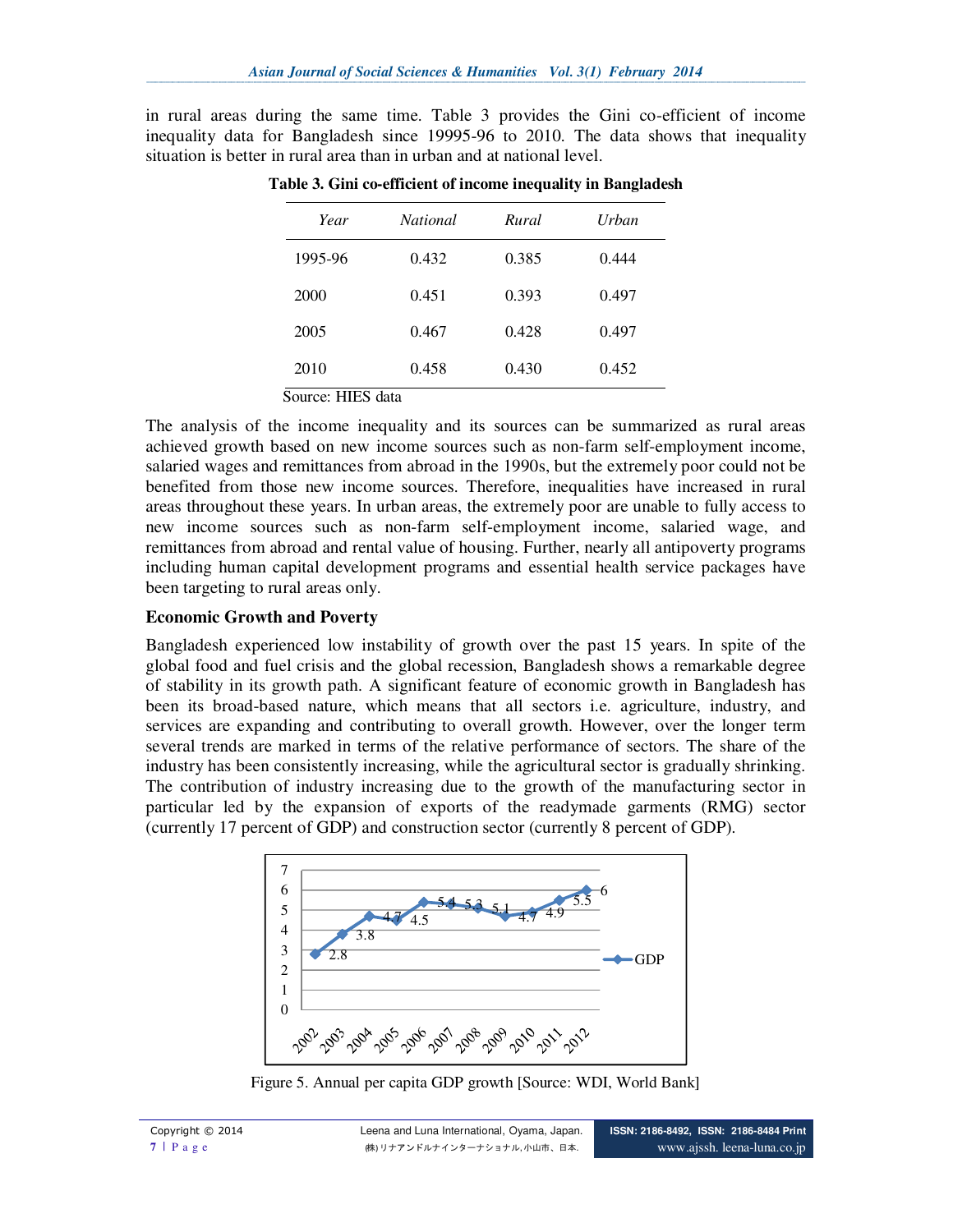The service sector has grown to account for about half of the total GDP (World Bank, 2008). The long-term trend in GDP and annual per capita growth rates by years (2002-2012) are shown in figure 5. From the analysis of the figure, it is seen that, the growth rate expanded significantly from 2002 to 2012, shooting up to over 5 percent (5.27 percent) per annum on a 10 year average. The expansion of growth did face a shatter in the wake of the global food, fuel and financial crisis during 2008 to 2010.

The Economy of Bangladesh is growing one. It is basically divided into three basic sectors i.e. service, agriculture and industry. Among the economic sectors in Bangladesh, service sector is most important. The contribution of service sector to the GDP is about 50% (Bangladesh Economic Review, 2010). So, service sector influences the development of national economy. The enormous contribution of service sector and an increasing trend therein have played an important role in high growth of GDP. The analysis of last few years' figure gives a clear idea on the phenomenon which is given in table 4.

| <b>Sectors</b>   | 2001<br>$-02$ | 2002<br>$-0.3$ | 2003<br>$-04$ | 2004<br>$-0.5$ | 2005<br>$-06$ | 2006<br>$-07$ | 2007<br>$-08$ | 2008<br>$-09$ | 2009<br>-10 | Average |
|------------------|---------------|----------------|---------------|----------------|---------------|---------------|---------------|---------------|-------------|---------|
| Agriculture      | 0.01          | 3.08           | 4.09          | 2.21           | 4.94          | 4.56          | 3.21          | 4.12          | 4.39        | 3.21    |
| Industry         | 6.53          | 7.26           | 7.60          | 8.28           | 9.74          | 8.38          | 6.78          | 6.46          | 6.42        | 7.49    |
| Service          | 5.43          | 5.38           | 5.66          | 6.36           | 6.40          | 6.90          | 6.52          | 6.32          | 6.59        | 6.17    |
| <b>Total GDP</b> | 4.42          | 5.26           | 6.27          | 5.96           | 6.63          | 6.43          | 6.19          | 5.74          | 6.00        | 5.88    |

**Table 4. Sector wise growth of GDP in percentage** 

Source: Bangladesh Economic Survey, 2010

From the comparative presentation of the sectors, it is found that service sector is sustainable in terms of growth and contribution to total GDP (Table 4). Here, from the table 4, it is seen that the contribution of service sector is steady. Figure 6 shows the representation of average contribution of different sector to the GDP from 2002-2012. From the figure, it is seen that the average contribution of service sector, industry and agriculture sectors are 49.33%, 28.42%, and 22.25% respectively. So, the service sector is the half of total GDP. The growth rate of service sector, industry sector and agriculture sector are 6.17%, 7.49% and 3.21% respectively. The contribution of industry sector is increasing with the reducing trend of agriculture sector.



Figure 6. Sector wise contribution in GDP [Data source: Bangladesh economic review, 2010]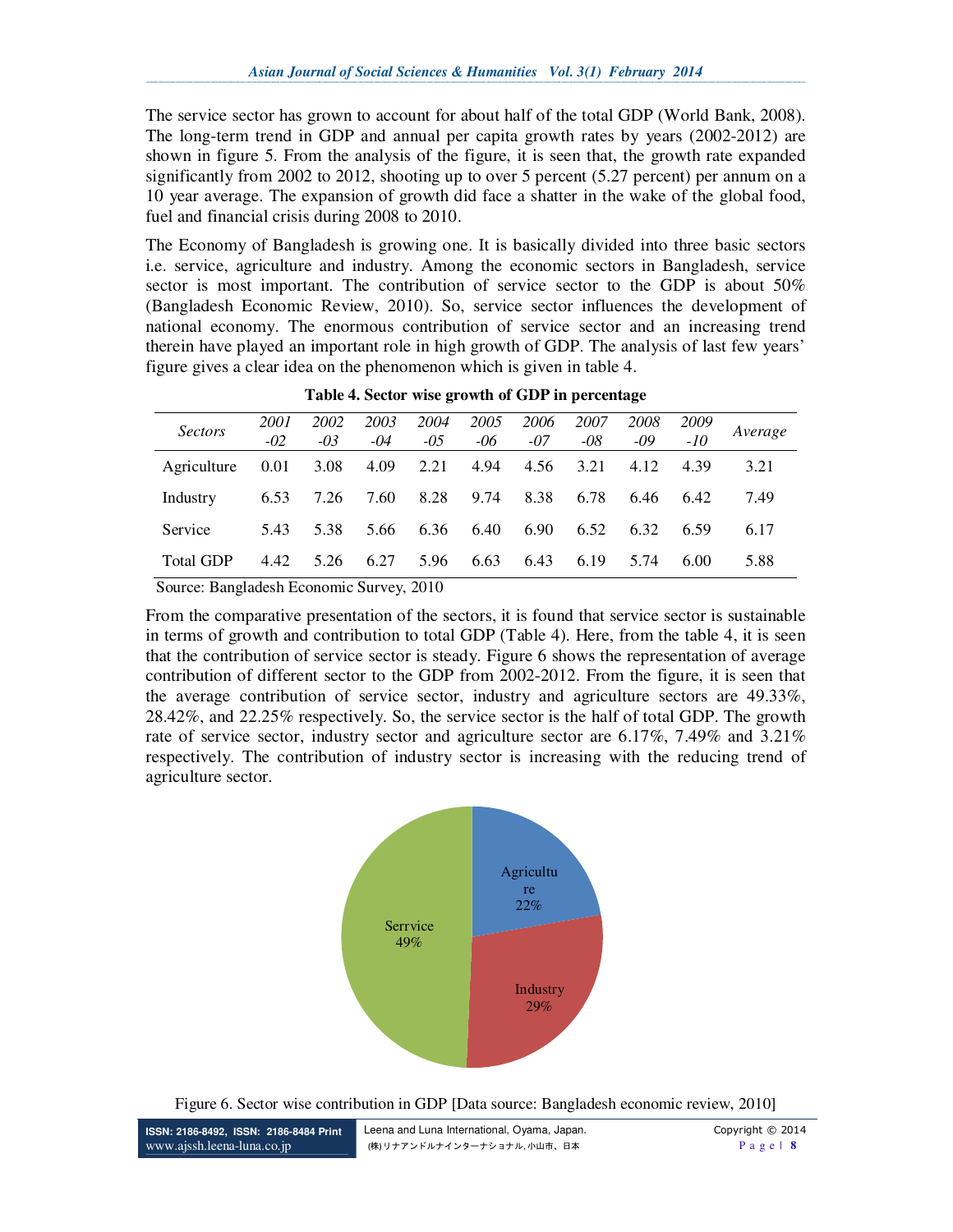According to World Bank report, growth in consumption, fueled by robust GDP growth, was the dominant force in reducing poverty. Real per capita consumption expenditure increased at an average annual rate of 2.3 percent, with a higher increase for rural than urban areas. The national income accounts shows that the growth of private consumption per capita was the highest during 2000-2005. Decompositions of changes in poverty indicate that consumption growth (from HIES) accounted for nearly all the reduction in national poverty headcount.

## **Inflation and Poverty**

Since early 2000, Bangladesh has been experiencing a high rate of inflation particularly in food grain at the backdrop of global price hike in food grains. The high prices of essential commodities, especially, food prices have imperiled the poor and worsened equity. Food inflation has a profound nexus with poverty and inequality. Food inflation hits hard the poor since their purchasing power decreases due to the erosion in real income. There is a relationship between food inflation and poverty. The upward trend of general inflation as well as food inflation has pulled more people into poverty. Figure 7 shows the change in food inflation in Bangladesh since 2000 to 2010. From the analysis of different data it is seen that, in 2000, the average food inflation was 2.68 percent for 12-month while 55.8 million people were living under poverty line. In 2005, the food inflation has increased to 7.91 percent (12 month average) when the number of total population living below the poverty line was 56 million. The food inflation has further increased by 10.8 percent in 2010(WFP, 2010 and Bangladesh Economic Update, 2011).

During these years, changes in inflation have not followed any monotonic pattern. 12-month average food inflation increased to 10.8 percent in 2010 from 2.68 percent in 2000 with an annual rate of increase of 22.24 (WFP, 2010). If other things remain the same, this may indicate that, 0.04 million people might be newly gone under poverty line due to one percent increase in the food inflation. Therefore, in January 2011, 11.73 percent food inflation indicates that more people are newly added to the population who are living below the poverty line (Bangladesh Economic Update, 2011).



Figure 7. Food inflation in Bangladesh since 2000 to 2010 (Data source: WFP, 2010)

Higher food inflation shrinks the expenditure on basic non-food items which has an adverse impact on the poor, not only on their current quality of life and human welfare but also on future human development. It becomes a challenge to control such rising inflation. The expenditure as a percentage of total expenditure increased from 50.75 percent in 2000 to 53.85 percent in 2010 (Saleh et al., 2011). Increase in food inflation drags down additional number of people under the poverty line. Therefore, with the increase in food prices, they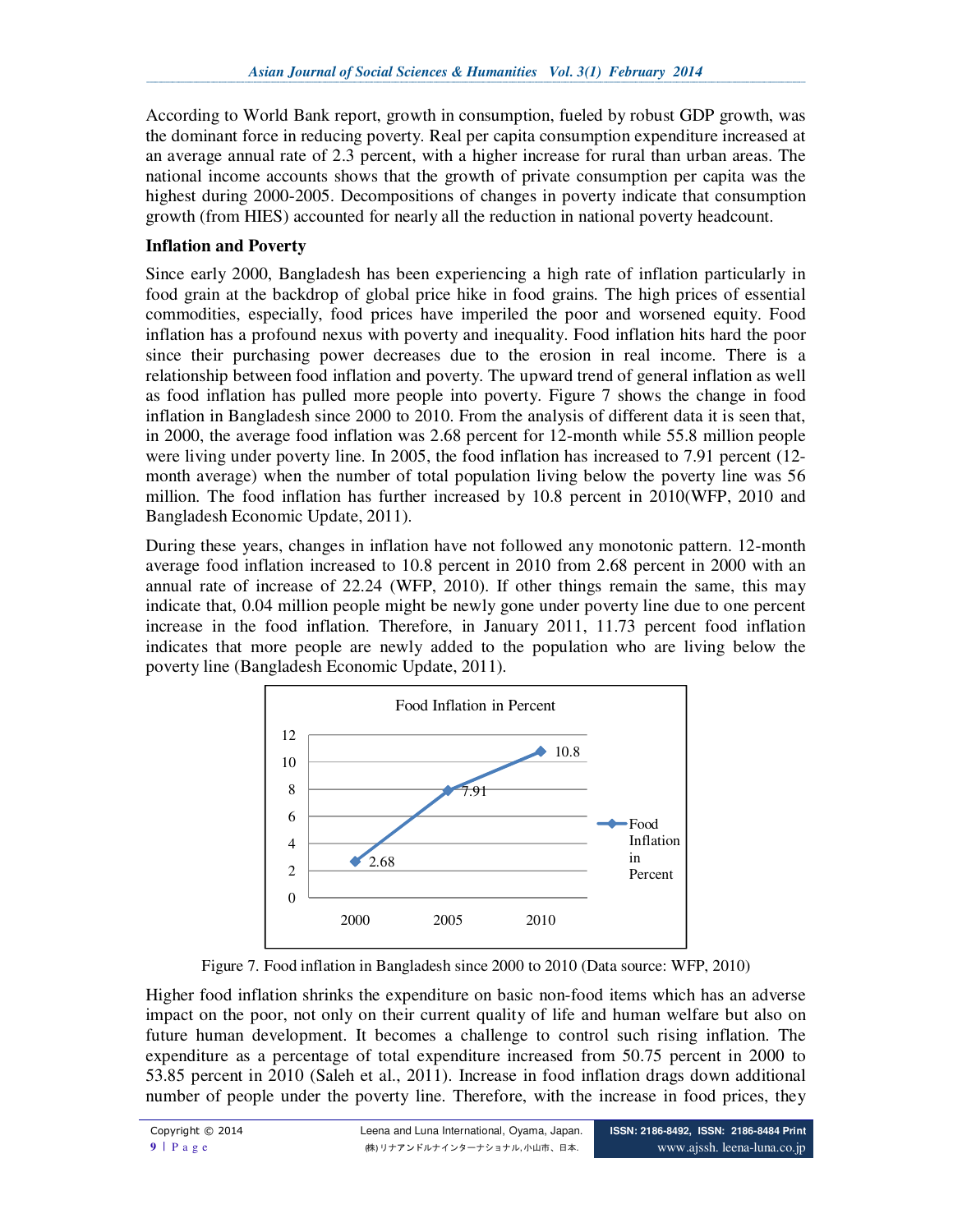have the least ability to cut non-food expenditure for compensating the increased cost of food. Price hike of food commodities over the past few years have eroded the purchasing power of the marginalized section of the population and let them go down under the poverty line.

## **Factors Influencing Reduction of Poverty**

Since 90es Bangladesh has gained some achievements in the fight against poverty. The reduction on poverty incidence, however, witnessed a slower pace during 2005-2010 than that of first half of the decade. Unrealistic intervention strategies and policies are more responsible for this lower reduction in poverty. From the analysis of different report it is evident that lack of adequate state intervention for the expansion of production, deficiency of equalizing income augmenting employment system, shortfalls in public expenditure for enhancements of capabilities, inadequacies in regulatory regimes, lack of complementary policy structure and non-existence of enforceability of constitutional rights, climate change are the major reasons for persistence of poverty in Bangladesh. In the study it is also found that there is a growing gap between income and expenditure over the years that hamper the standard of living of people. Additionally, the standard of living is hindered due to higher rate of increase in monthly household expenditure, higher rate of food inflation and lowered rate of growth in monthly household income.

# **CONCLUSION**

The eradication of poverty and inequality and meeting of basic needs are the primary goals for any government. However, achieving a reduction in poverty and inequality is a fundamental challenge in Bangladesh. Despite considerable trust on poverty alleviation in all plan documents since the independence of Bangladesh, a significant number of people are still living below the poverty line. Bangladesh is still a low income country with substantial poverty, inequality and deprivation. Most of the labor force is engaged in informal low productivity and low income jobs. The access to secondary and tertiary education is limited and the quality of education at all levels is deficient. The poor group of the population is severely disadvantaged in terms of ownership of assets and has inadequate access to institutional finance as well as to basic services including quality education, healthcare, water and sanitation. Over the years, the rate of increase in the monthly household income is lower than that of the expenditure, which makes the poor more difficult to sustain and drags down more people into poverty. This is also reflected in the increasing trend of inequality over the years. High price of food and high food inflation bring miserable sufferings to its population specially those who have no or little income. Along with focus on economic growth and employment, substantial attention needs to be given to reduce the growth of population. Inequality emerges from a combination of greatly unequal distribution of physical assets as well as human capital. There is considerable concern in Bangladesh about the growing income inequality. Results show that the distribution of income is much more unequal than the distribution of consumption. Bangladesh development experience also shows considerable spatial differences. Broadly speaking, the Divisions of Barisal, Khulna and Rajshahi show higher poverty and lower income growth than the Divisions of Chittagong, Dhaka and Sylhet. Bangladesh needs adequate state intervention programmes and strategic policies to improve the current poverty situation. Theoretically, there are some of the strategic documents and policy papers are seemed to be implementable to reduce the poverty situation in Bangladesh. However, without proper monitoring and evaluation, the implementation of all these policies, strategies and programmes seems useless. Building on the lessons of the past experience, the poverty reduction strategy should emphasize girl's education, female reproductive health, population control service delivery based on public